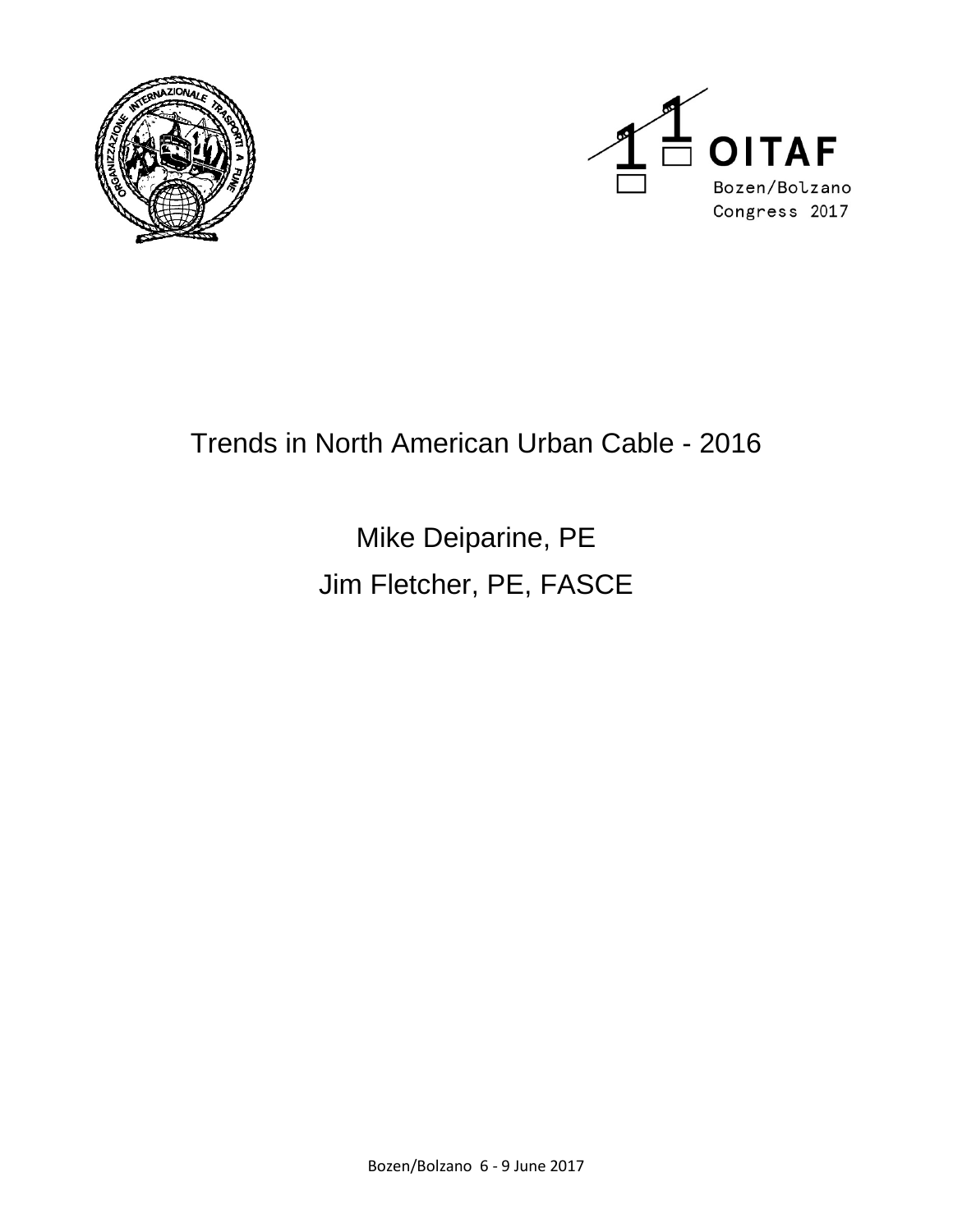## Biographical Notes

#### Mike Deiparine, PE

Mike Deiparine, PE has over 20 years in experience in the ropeway industry. He is a mechanical engineer with experience planning, designing and implementing a variety of ropeway systems. His work includes the automated people mover at Toronto's Lester B. Pearson International Airport and the modernization of the Roosevelt Island Tram. Mr. Deiparine remains on the forefront of urban cable in North America and is an active participant in the American National Standards Institute (ANSI) B77.1 Committee for Passenger ropeway Systems and the ANSI/ASCE Committee for Automated People Movers.

#### Jim Fletcher, PE, FASCE

Jim Fletcher, PE has demonstrated project management experience in design, planning and implementation for transit and transportation projects nationally and internationally exemplified by his work as Project Director for the Automated Transit Systems at Charles de Gaulle Airport in Paris and as Technical Project Manager of Schedule Risk Assessment for the Seismic Retrofit of the Suspension Span for the San Francisco Oakland Bay Bridge.

Mr. Fletcher has been a major contributor in the development of national standards for Transit. For 27 years he has been a member of the American National Standards (ANSI), B77.1 Committee for Passenger Ropeway Systems and has served on the ANSI-ASCE Committee for Automated People Mover (APM) systems for 13 years. He has served as one of the charter members of the steering committee that formed the APM Standards Committee. Mr. Fletcher is a past President of OITAF-NACS; has served on the OITAF Management Committee and was President of the Organizing Committee for the 8th International Congress for Transportation by Rope in 1999 in San Francisco.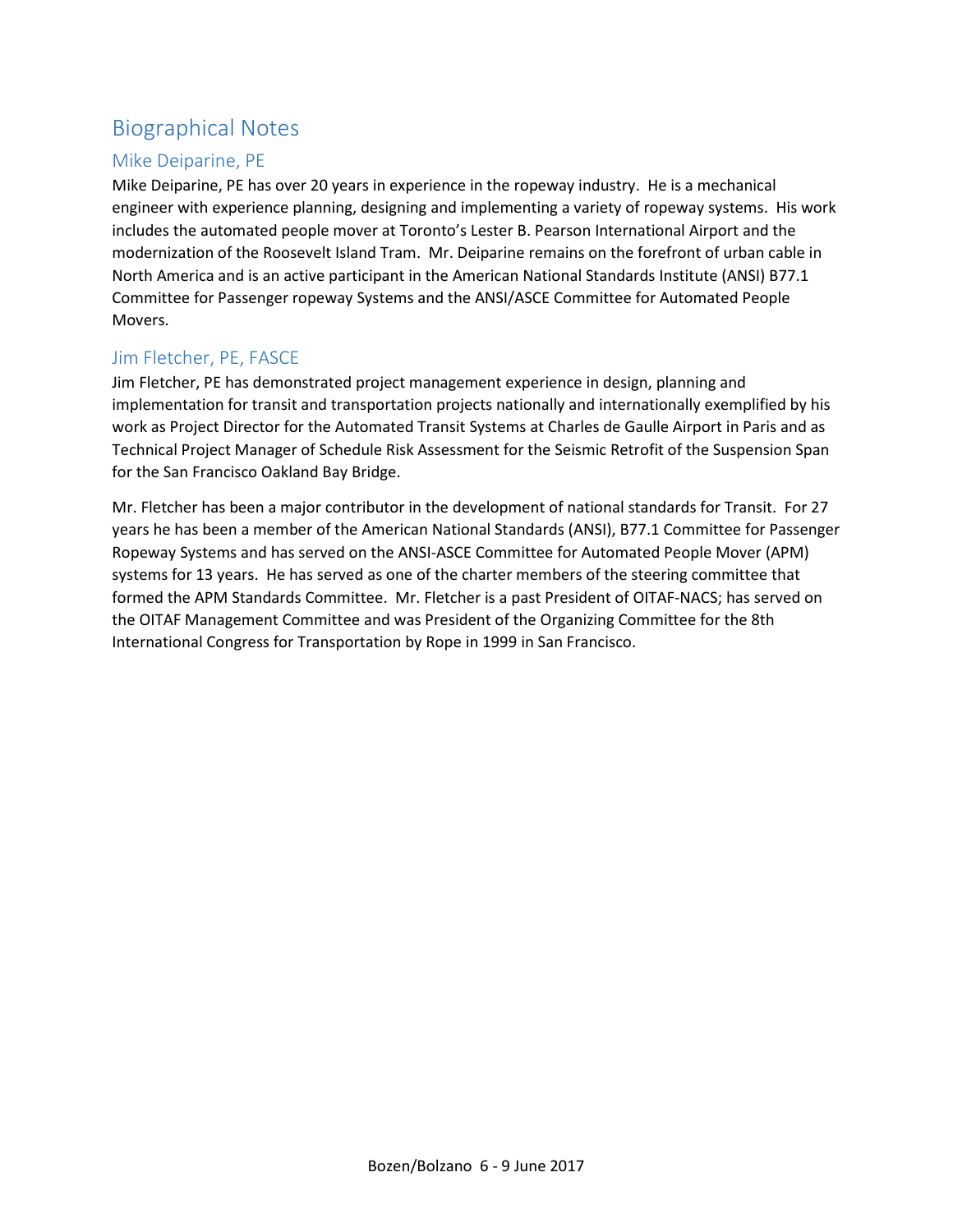## Introduction

#### Purpose

The purpose of the information and discussion that follows is to provide the current developments in urban cable in North America and to discuss recent trends and concerns. What situations have the most potential for ropeways and what are the limitations for the ropeway in those situations?

The following discussion will attempt to use this history to provide some predictions as to what lies ahead for the ropeway industry in North America. We look forward to readers' comments and questions.

#### **History**

l



The ropeway as a passenger transport device in an urban setting had an early experience in San Francisco in the 1870's with the introduction of the cable car which is well known worldwide. Other cities in the United States and Canada started to utilize funicular railways at various locations in the early [1](#page-2-0)900's.<sup>1</sup> In the 1890's, a funicular railway was constructed in Los Angeles from a station at Rubio Canyon to the peak of Echo Mountain, on an alignment of 2,650 feet at grades varying from 48% to 62%. Far more ambitious was the Mt. Washington Railroad in Los Angeles that was built just to the east of downtown in the early 1900's and operated until 1922. A 3,000-foot-long funicular, it climbed to the 900-foot-high summit of Mt. Washington.

On November 16, 1895 the railroad known today simply as "The Incline" opened, rising up the steepest part of Lookout Mountain in

Chattanooga, Tennessee. Built by John Crass and the Lookout Mountain Incline Railway Company, this funicular has an incline of 72.7% at one point, making it one of the steepest passenger Inclines in the world. Literally millions of residents and tourists have taken this ride up to the top of Lookout Mountain.

The Duquesne Incline in Pittsburgh, Pennsylvania built in 1877 allowed residents to be transported to the top of Mount Washington and is operational today. The Duquesne Incline is one of two fullyoperational inclines that scale Pittsburgh's Mount Washington. The Monongahela Incline also operates about a quarter-mile to the east. Several other inclines also operate in Pennsylvania.

All of the above mentioned systems are bottom supported ropeway systems. The focus, however, of this paper is largely on aerial systems as there is tremendous interest in them. As described below, there are few urban aerial transit ropeways in North America, with many under consideration.

<span id="page-2-0"></span><sup>1</sup> Fletcher, Jim "Future Perspectives of Ropeways in North America", OITAF-NACS Tenth Symposium, August 17-19, 2009, Lakewood, Co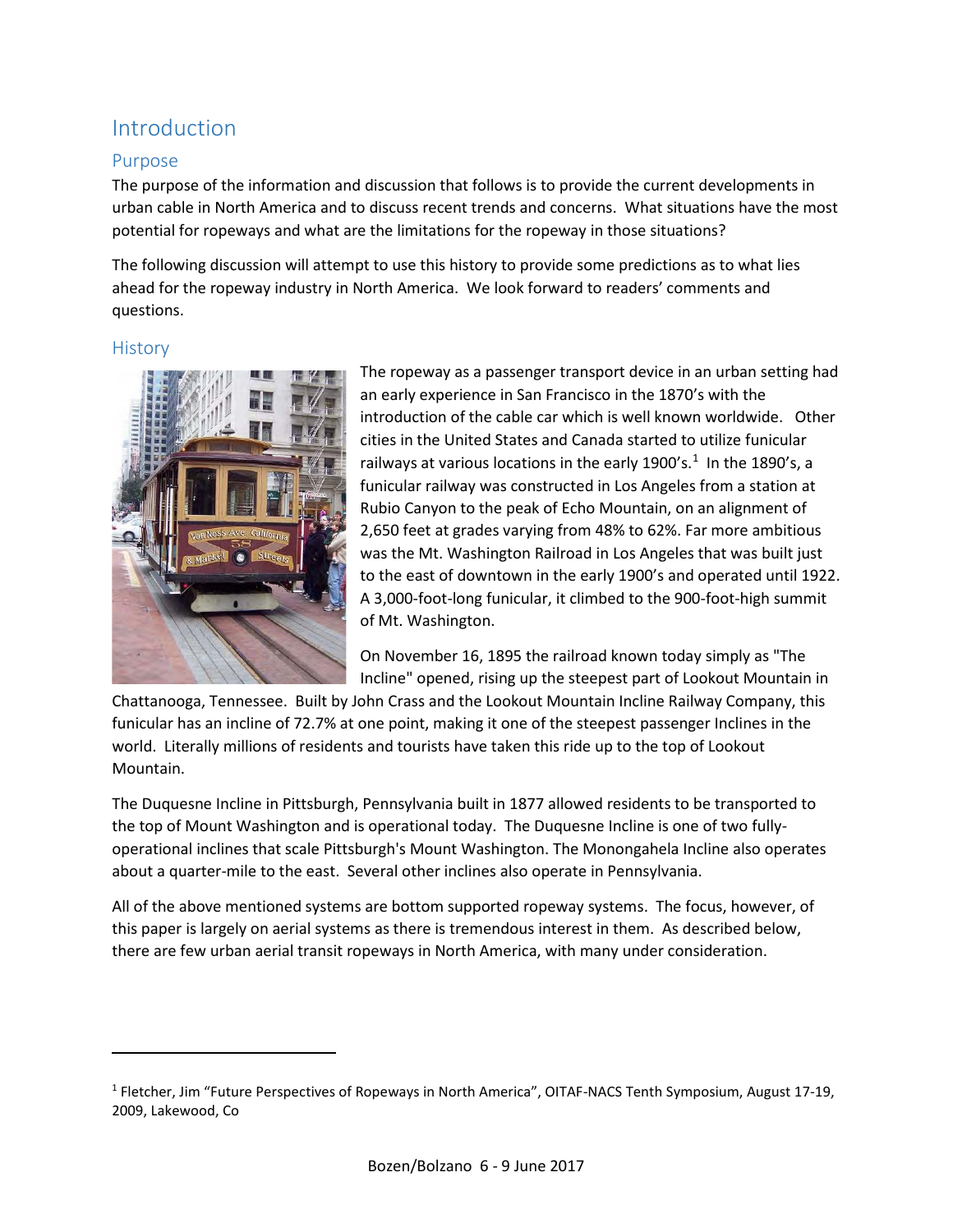## Current Systems

#### Roosevelt Island Tram, New York, New York [2](#page-3-0)

Roosevelt Island is an Island in New York City separated from Manhattan by part of the East River. During the 1970s, the island became attractive for additional development except that it was poorly connected to the rest of Manhattan. At the time, there was no subway stop on Roosevelt Island so no direct connections to Manhattan existed, except for water taxis. In 1976 the Roosevelt Island Tram opened as a temporary transit connection to Manhattan, to be in service until the subway stop was

completed. The system was a 3100' jig back tramway with 125 passenger cabins. The subway stop was not completed until 1989, by which time the Tram had become an integral part of Island culture. As the Tram aged, a number of efforts were conducted to advise what to do with the ageing system.

Following a much publicized outage in 2006, a detailed effort was undertaken to determine the Tram's future. Due, at least in part, to island residents' affinity for the



Tram, it was ultimately decided to replace the Tram rather than to remove it. As part of the USD25 million renovation, the system was reconfigured to be two parallel independent single reversible trams (or a dual haul system) using the original tower and station infrastructure. The new system opened in November 2010. Today the tram carries more than 2.5 million passengers annually between Roosevelt Island and Manhattan.

#### Portland Aerial Tram, Portland, Oregon [3](#page-3-1)

l

Around 2000, Oregon Health & Science University (OHSU) evaluated connectivity options for its main campus atop Marquam Hill. A tramway to connect the facility to the South Waterfront district gained attention and support following this and subsequent evaluations. The vehicle route between Marquam Hill and the South Waterfront involves a number of intersections, a steep hill and crossings of Interstate 5



<sup>2</sup> "Roosevelt Island Tramway". *Wikipedia.org*. Retrieved May 14, 2017.

<span id="page-3-1"></span><span id="page-3-0"></span><sup>3</sup> "Portland Aerial Tram". *Wikipedia.org*. Retrieved May 14, 2017.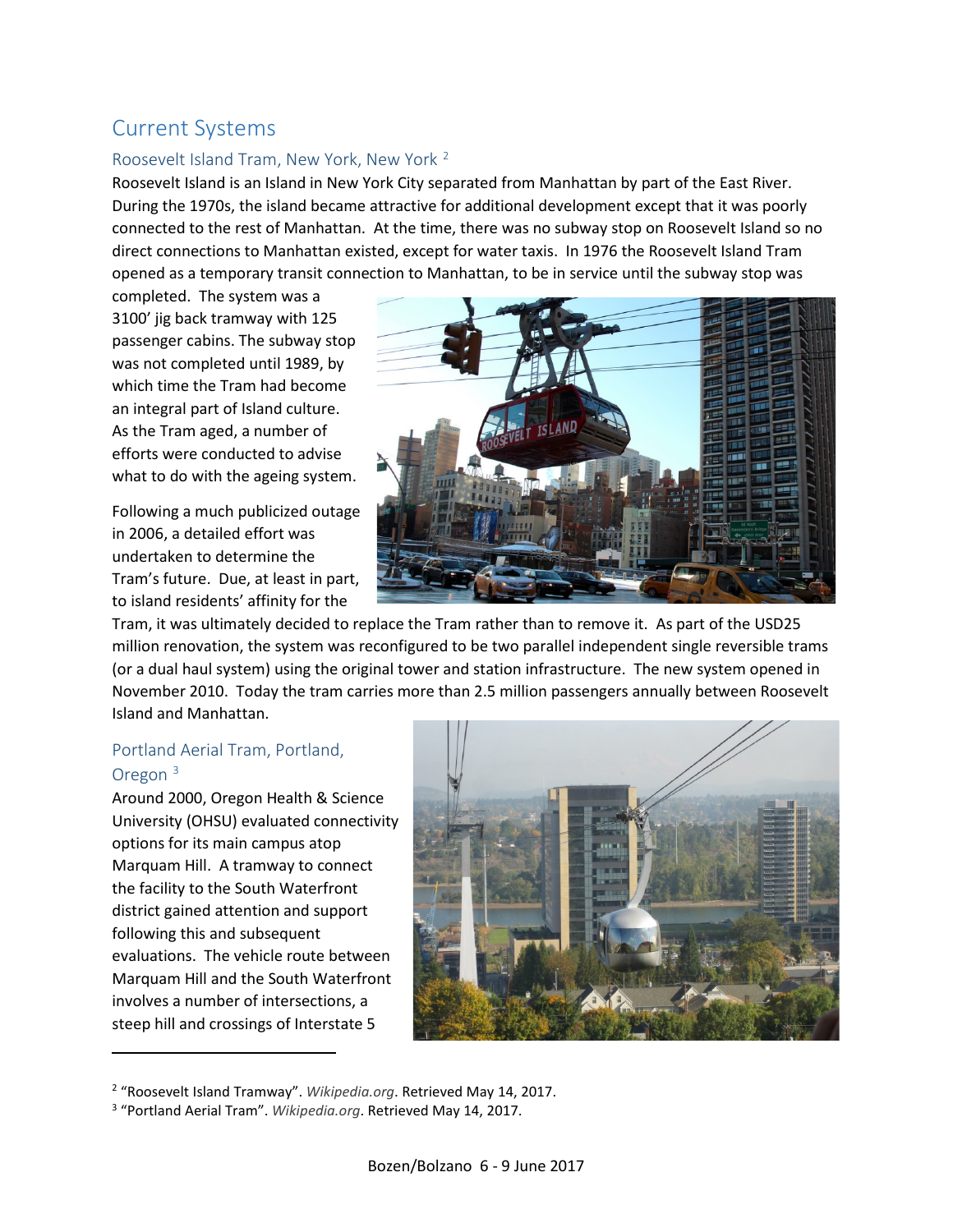and a number of other major thoroughfares. Because of these obstacles, a tramway became the preferred option for the connection.

In 2006, the Portland Aerial Tram opened its roughly 3300' route using 2 x 78 passenger cabins in a jig back configuration. Most of the 1.4 million annual passengers are associated with OHSU although the system is open to public. The cost of the system was approximately USD57 million, far above the initial estimates, which led to some level of controversy.

#### Telluride Gondola Transit System, Telluride, Colorado [4](#page-4-0)

In 1996, the Telluride Gondola Transit System opened to connect Telluride with Mountain Village. Prior to the gondola, the drive between the two towns was an 8 mile drive on typical mountain roads. The system was built to carry residents and visitors between the two towns with a total of five stations at select locations along the roughly 3 mile route. The system has become the default transit in the area and carries nearly 3 million passengers annually, free of charge. Planning efforts are under way to update and upgrade the gondola, including a desire to roughly double the system capacity.



## Systems Under Consideration

#### Recent Studies

General descriptions of several urban cable proposals studied in the public realm are presented below. While many more studies of varying intensities have certainly been completed, those listed below are publicly available and involved serious consideration and analysis of their proposals. The background information provided is intended to generally summarize the proposal and its context.

#### Georgetown-Rosslyn Gondola, District of Columbia [5](#page-4-1)

In early 2016, a study was commissioned to assess the merits of a connecting Georgetown with Rosslyn by way of a gondola. Georgetown is a part of the Washington, DC area and is home to Georgetown University; significant retail, dining and entertainment facilities; as well as a significant employment base. Georgetown does not have a local stop on the Metro subway system, the nearest of which is in Rosslyn, Virginia.

Rosslyn, Virginia is home to several large employers, including federal agencies as well as a variety of smaller employers. Rosslyn is making a significant effort to transform its image of an office community to a more vibrant multifaceted community. Employees working in Rosslyn enjoy convenient access to a Metro station located near the center of its commercial activity.

<span id="page-4-0"></span> <sup>4</sup> "Gondola". *tmvoa.org*. Retrieved May 12, 2017.

<span id="page-4-1"></span><sup>5</sup> "Georgetown – Rosslyn Gondola Feasibility Study Technical Summary". *ZGF Architects*. November 3, 2016.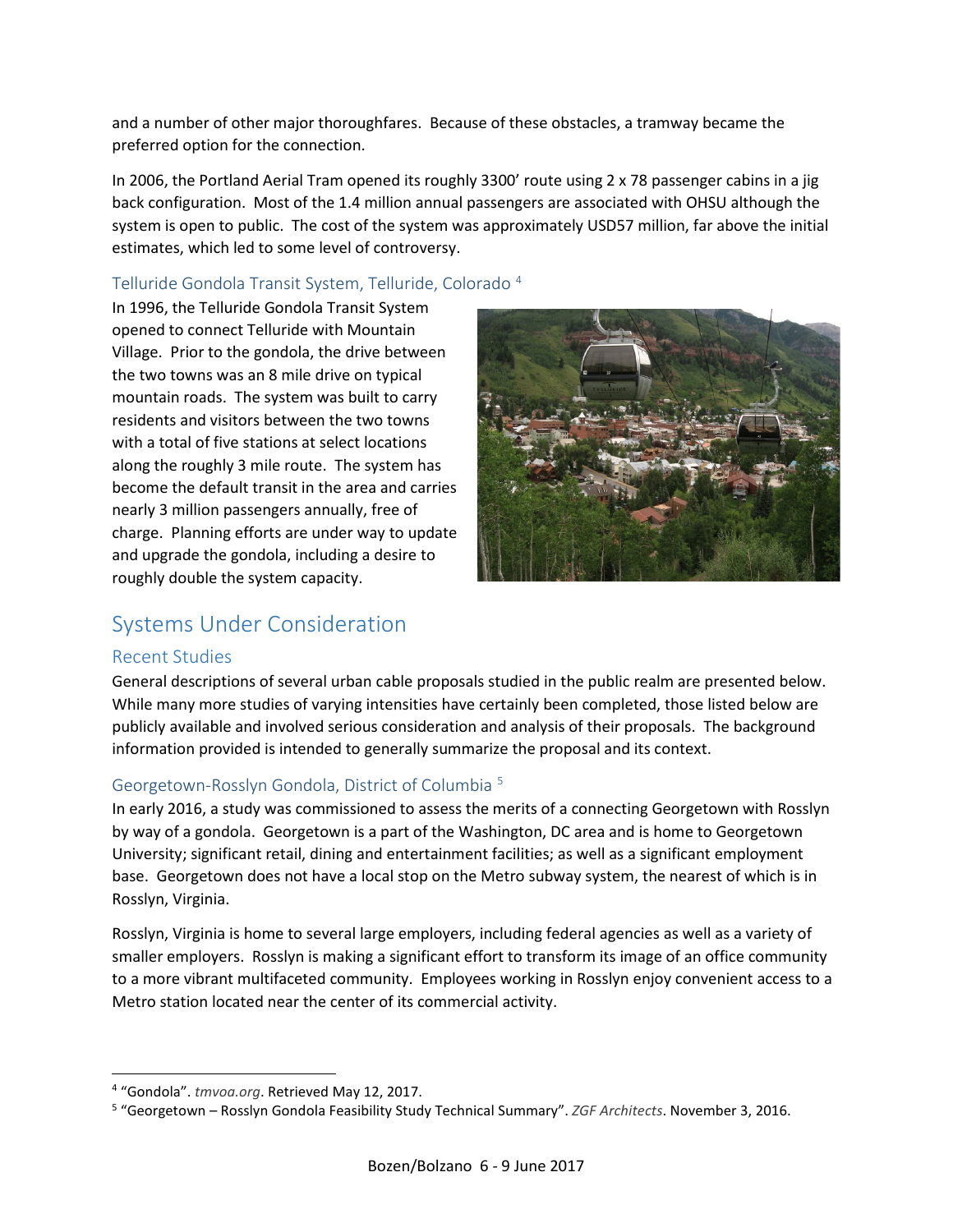Georgetown and Rosslyn lie on opposing sides of the Potomac River; they are connected by the Francis Scott Key Bridge. The bridge, built in 1923, carries pedestrian, bicycle and vehicle traffic and it intersects other roadways at each of its ends. During certain times of day, bridge users can experience significant delays and congestion associated with traffic surges. The proposed Georgetown-Rosslyn Gondola was conceived to link the two areas and the Metro system in a way that would benefit current and future users from both sides of the river.

The study effort evaluated a variety of options with numerous alignments and station locations, eventually settling on a small number of viable, high-utility alignments. Broadly speaking, these alignments were roughly 3500' in length, with two stations. Minimum ridership was projected at roughly 6500 passengers per day, with potentially 10,000 or more daily rides. The total project cost was estimated to be USD80-90 million. Given the anticipated ridership and the current Metro fare structure, it was anticipated that the gondola would be nearly revenue neutral on a recurring annual basis.

Throughout the study, the primary potential barriers to building the system were identified to include:

*Permitting Issues.* The study effort identified no fewer than 20 agencies or bodies having some level of approval authority. It can be reasonably argued that this proposal encounters an unusually complex permitting environment. The study assessed that the project could be permitted, but that acquiring those permits may require 4-6 years.

*Use of Public Funds.* A number of parties, both organized and not, indicated concern that the Washington, DC area currently has many other infrastructure needs, on which public money would be better spent. This concern reflects not only the perspective that the link may not be a priority to most people of the area, but also that the mode is not understood as serious transit.

#### San Diego Skyway, California [6](#page-5-0)

The Skyway is a proposal to connect San Diego Bay to Balboa Park. For years, it has been desirable to link the two iconic parts of San Diego with an effective transit mode connecting downtown, nearby neighborhoods and San Diego's premier park. The chosen route consists of 4 stations over roughly 4 miles, primarily along  $6<sup>th</sup>$  Avenue. The system would cross both Interstate 5 and State Route 163, both significant roadways. The system is expected to serve around 3000-4000 commuters and tourists daily. Implementation costs were approximated to be USD65-75 million.

The study identified challenges to include the major highway crossings, placement in two historic zones and proximity to an airport. Even with these challenges, the study found the potential system to be feasible and was enthusiastic about it potential.

#### Banff, Alberta [7](#page-5-1)

In 2015, the Town of Banff, Alberta commissioned a Long Term Transportation Study (LTTS) to review transportation alternative in the Town. The Town of Banff is located within Banff National Park, one of the country's most popular national parks. Visitation to Banff fluctuates by the seasons with many visitors coming within a 90 day summer window. Banff is a narrow town with few major roadways

<span id="page-5-0"></span> <sup>6</sup> "San Diego Bay to Balboa Park Skyway Feasibility Report". *Parsons Brinkerhoff*. June 19, 2015.

<span id="page-5-1"></span><sup>7</sup> "Banff Long Term Transportation Study". *Stantec*. July 2016.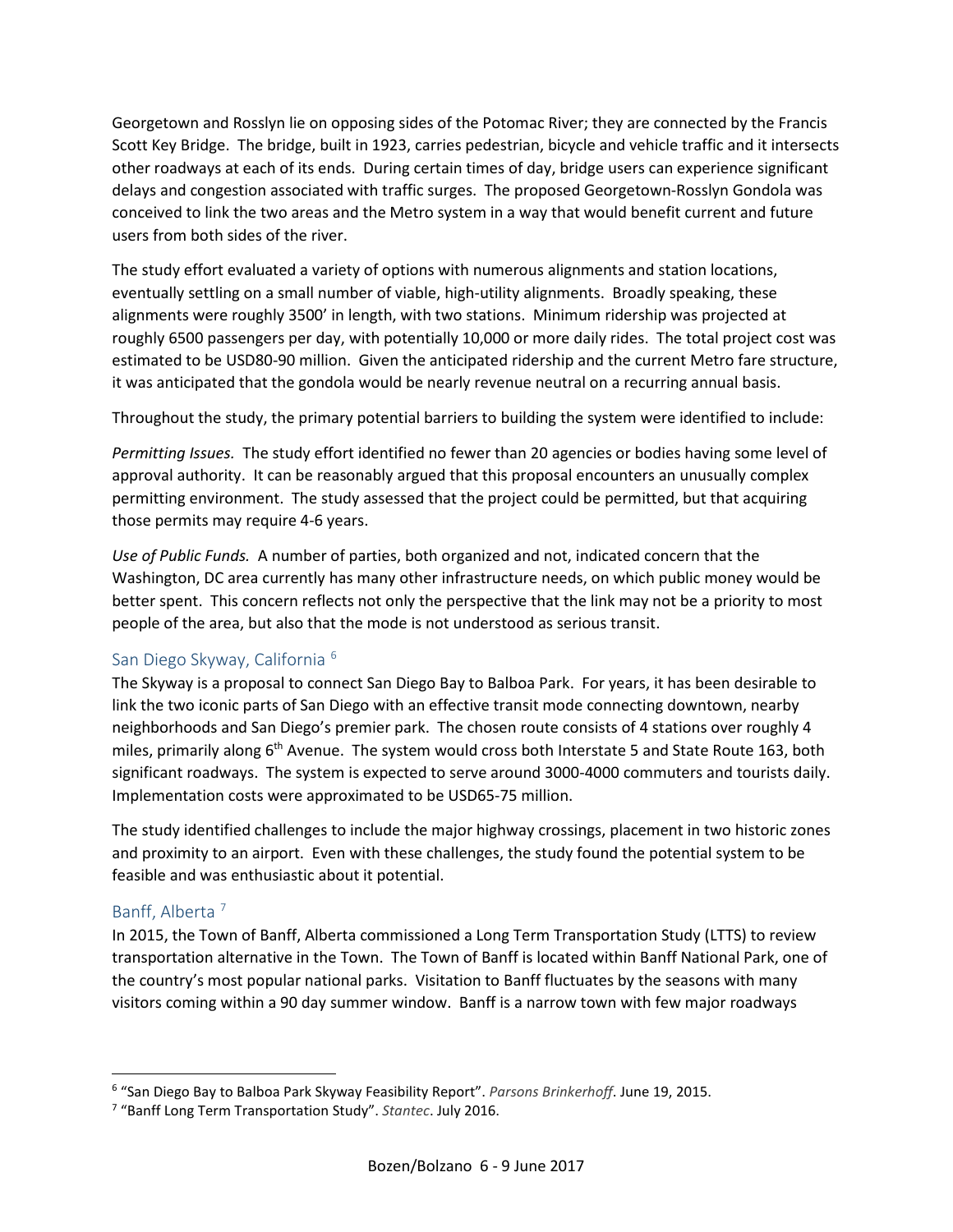accessing its attractions and retail areas. Unsurprisingly, vehicular traffic within Banff can be significantly delayed during peak visitor periods.

The LTTS looked at a variety of transportation solutions, one of which was a transit gondola. The proposed gondola consisted of 5 stations over a total length of 4 kilometers. Project capital costs were estimated at CAD50 million. While the system was not expected to be revenue positive in the near term, it was projected that the public subsidy would be lower than other transit modes and that the subsidy would decrease over time.

The gondola proposal was expected to offer more frequent service than the current bus system with a more enjoyable ride. Major hurdles to implementation included permitting within the National Park, impacts to iconic views (both natural and built) as well as capital cost concerns.

#### Other Proposals

Many other gondola proposals have surfaced in locations throughout North America. Not only is it beyond the scope of this paper to describe all of them, but it would be a futile exercise to do so. Many of the proposals are not under serious consideration and have nearly no chance of advancing toward study or implementation in the near future. However, some of these proposals stand above the rest as having greater merit, greater support and a higher likelihood of reaching additional study and implementation.

Below are described our understandings of some of the more high-profile proposals and their status. It is not intended that all the relevant project details or reasoning are presented here, but rather enough information to facilitate the overall discussion of North American urban cable that is the subject of this paper.

#### Cleveland Skylift, Cleveland, Ohio [8](#page-6-0)

The City of Cleveland, Ohio has a waterfront area along Lake Erie separated from much of the City by highways, railroads and waterways. The waterfront areas includes prime residential real estate, parks, retail opportunities and other tourist attractions. Cleveland Skylift is a proposed gondola to connect a number of these locations to each other and to other parts of the City. The proposal is currently championed by a private party who seeks to raise private funding for the system. The private party is in collaboration with the City, the Port of Cleveland and other interested parties to secure assurances that the system would be allowed and supported by authorities before advancing fundraising and additional study efforts.

Because the system proposal is under development, a precise description and scale cannot be provided. The proposal is to connect roughly 10-14 locations around the city in a phased approach. Phase 1 is envisioned as connecting a few core locations along the waterfront and near a transit location(s). Phase 1 would have 5 or 6 stations and a total length of roughly 3.5 miles. Future phases would depend not only on the success of the initial system, but also on the areas of interest to be connected.

#### Staten Island, New York to Bayonne, New Jersey

The Staten Island Economic Development Corporation (SIEDC) is championing a potential gondola to connect Staten Island (a borough of New York City) with Bayonne, New Jersey. Bayonne lies across the

<span id="page-6-0"></span> <sup>8</sup> "Our Plan". *Clevelandskylift.com*. Retrieved May 4, 2017.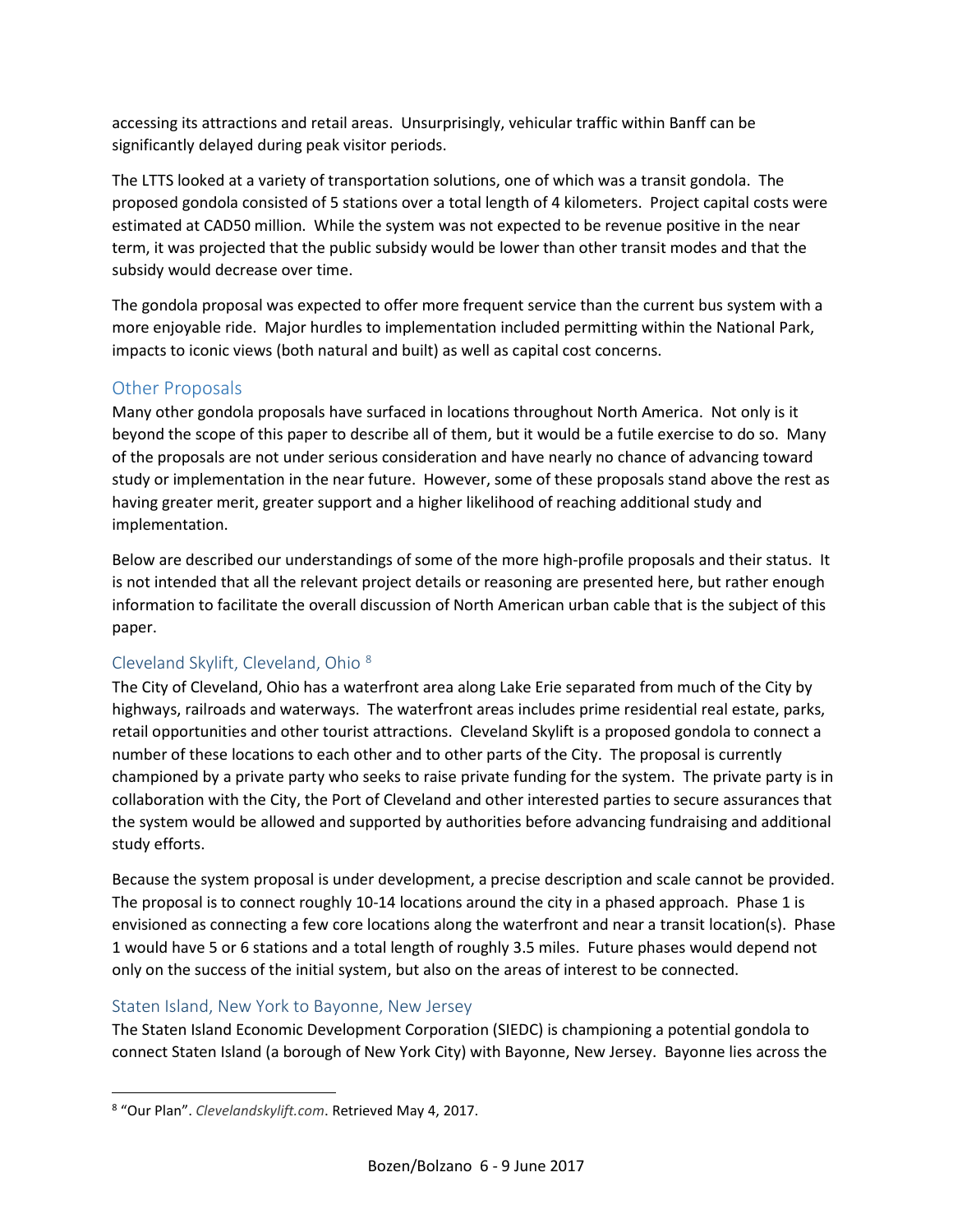water from Staten Island and notably has rail transit connections to Manhattan and the rest of the New York City transit system. Currently, one way commutes from Staten Island to Manhattan may require 90 minutes or more by public transit. SIEDC expects the gondola connection could reduce that commute time significantly.

The proposed gondola would roughly parallel the Bayonne Bridge, connecting two stations separated by approximately one mile. SIEDC has issued a Request for Proposals to perform a more detailed study of the gondola's potential.

#### East River Skyway, New York, New York<sup>[9](#page-7-0)</sup>

The East River Skyway is a proposal to connect the boroughs of Brooklyn and Manhattan near the Williamsburg Bridge. Brooklyn is a vibrant growing community separated from Manhattan by the East River. In particular, residents and businesses in the Williamsburg neighborhood of Brooklyn depend heavily on transit connections to Manhattan. While subway connections exist today, the East River Skyway proposal has received significant attention since those connections are planned to be completely interrupted in 2019 for repairs to the subway tunnel. This is expected to impact 100,000 one way riders or more on a daily basis for around 18 months.

The proposed initial Phase would connect the Williamsburg Bridge Plaza to the Williamsburg waterfront and subway connections near Delancey Street. The initial phase would be roughly 1.5 miles in length and is contemplated as a 3S gondola. Future phases of the East River Skyway would extend to locations along the Brooklyn side of the East River, where waterfront transit service is not currently favorable.

#### Chicago Skyline, Chicago, Illinois

The Chicago Skyline is a proposal to connect the Navy Pier (a popular tourist destination, event location and landmark) with Franklin Street Bridge and Millennium Park. The gondola would roughly parallel the Chicago River, requiring a series of bends in the alignment. Unlike most of the other systems on this list, this proposal is largely an attraction. As such, it should be expected that ridership would consist largely of tourists with some local contribution for whom the trip happens to be convenient or a leisure activity.

The system proposal has service to three passenger stations and a number of intermediate angle stations over a roughly 2.5 kilometer route.

#### Wire One, Austin, Texas<sup>[10](#page-7-1)</sup>

Wire One is a proposal advanced by private parties interested in improving the overall commute in Austin, Texas. Austin has a central business area with typical North American characteristics. Traffic into and out of the area during commutes is heavy and congested; travel times can be unpredictable. Current transit is largely limited to busses which do not have dedicated lanes or priorities to prevent them from suffering the overall congestion. Further, residents and visitors make trips along the same major routes for daily activities such as dining and shopping.

The Wire One proposal would connect a series of stations along South 1<sup>st</sup> Street allowing commuters to access the system at locations of their convenience. The system proposal is under development, but would connect roughly 15-20 locations along an 8 mile route. As such, it is the longest and perhaps

<span id="page-7-0"></span> <sup>9</sup> "East River Skyway". *Eastriverskyway.com*. Retrieved May 16, 2017.

<span id="page-7-1"></span><sup>10</sup> "Wire-One". *Argodesign.com*. Retrieved May 24, 2017.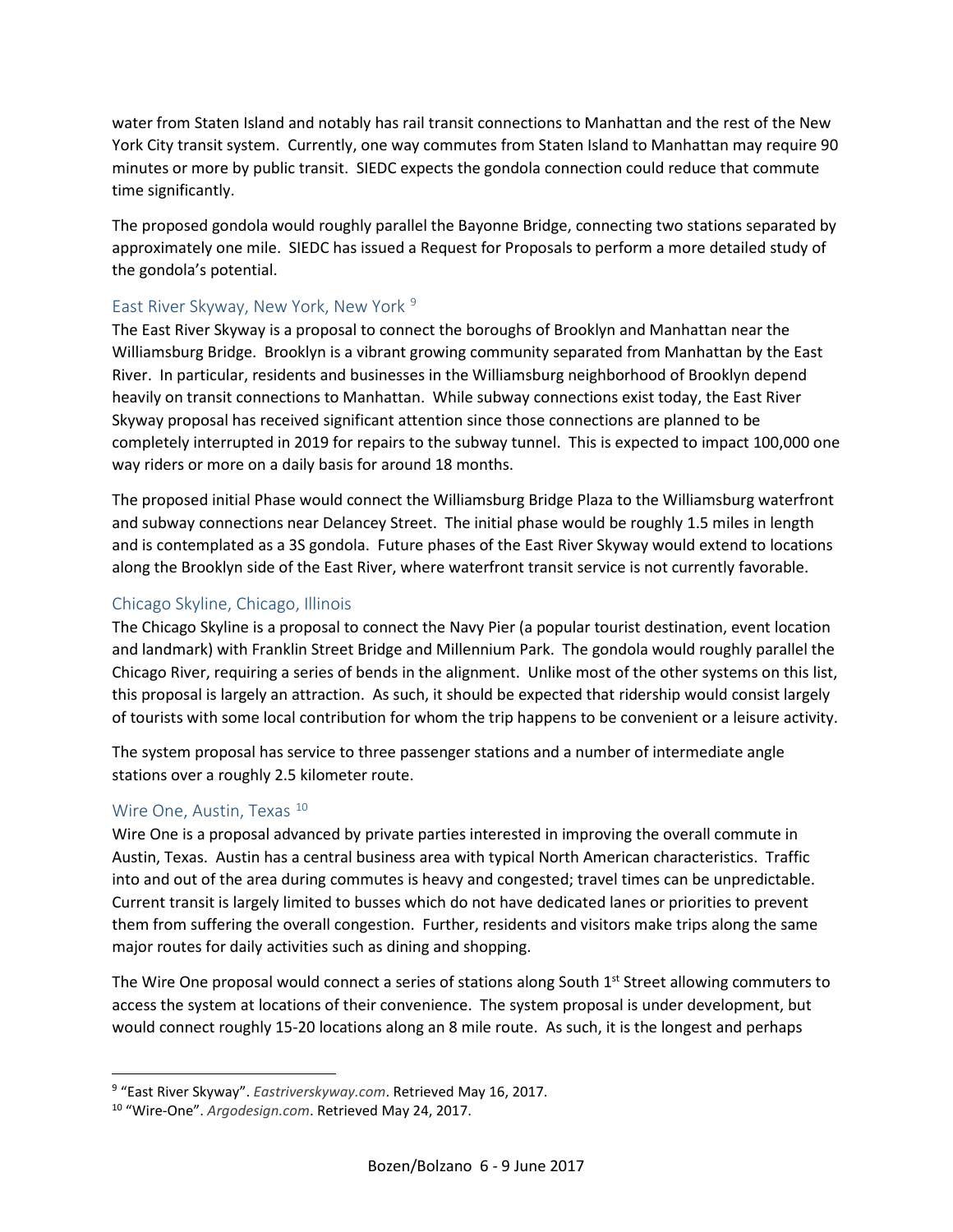most ambitious of the publicly known serious proposals in North America. The proposal's champions are in discussions with local officials to convince them of the system's merits as a public transportation element.

### Evaluation

#### Comparisons to Other Modes

Like all modes of transportation, ropeways have both favorable and unfavorable characteristics. To further complicate the matter, some of the characteristics may be favorable in one situation and unfavorable in another. However, a few generalizations can be made to facilitate a comparative discussion:

*Capital Cost.* When compared to other dedicated path modes such as dedicated busways, rail lines or automated people movers, ropeways are generally less expensive. Unlike these other modes, ropeways require very little linear infrastructure between stations and the infrastructure required is generally much less expensive. For example, as noted above, the Georgetown-Rosslyn Gondola study estimated a total project cost of USD80-90 million. It is nearly inconceivable that separate infrastructure with similar capacity and a similar level of service could be constructed for a similar amount. Likewise, modifications to the Francis Scott Key Bridge, if possible and desirable, are likely to cost multiples of the projected gondola cost.

*Short Implementation.* Compared to other modes requiring new infrastructure, ropeways can be built relatively quickly. This is in large part due to the fact that ropeways require very little construction along the alignment. The primary construction activities are at stations, with comparably simple construction at tower locations. While case by case details will control, construction timelines of approximately a year or two are not unreasonable. This compares favorably to construction of a new bridge or roadway.

*Aerial Clearance.* One of the clear advantages of ropeways over other modes is that they are able to avoid obstacles by passing over them, often providing a comparative advantage. However, in some situations, the elevated operation of a ropeway is a disadvantage. This can be particularly true when implemented in an urban area where privacy rights and view impacts are important. While there are some solutions and mitigations for these issues, it cannot be denied that the cabins (typically) travel above ground level. This affords some viewing from the cabins and it places the cabins within some scenic views.

*Route Flexibility.* Like subways and other rail transit, ropeways have no route flexibility. Once the stations are built, changing the route essentially requires rebuilding it. When compared to busses, which have the flexibility to travel wherever roads are available, this can be a significant disadvantage.

*Capacity.* Depending on the particular technology chosen, ropeways can provide transit capacities from a few hundred to around 5000-6000 passengers per hour, per direction (pphpd). This compares favorably to nearly all bus operations. In gross terms, a modest-high capacity gondola is roughly equivalent to a bus serving any given stop every minute, or less. However, in very high demand scenarios, ropeways are unlikely to provide the capacity of subways or other full sized rail lines.

*Travel Speed.* One of the advantageous of ropeways compared to other modes is that the travel time is generally quite predictable. Unlike a bus route in a traffic-laden environment, the ropeway moves at a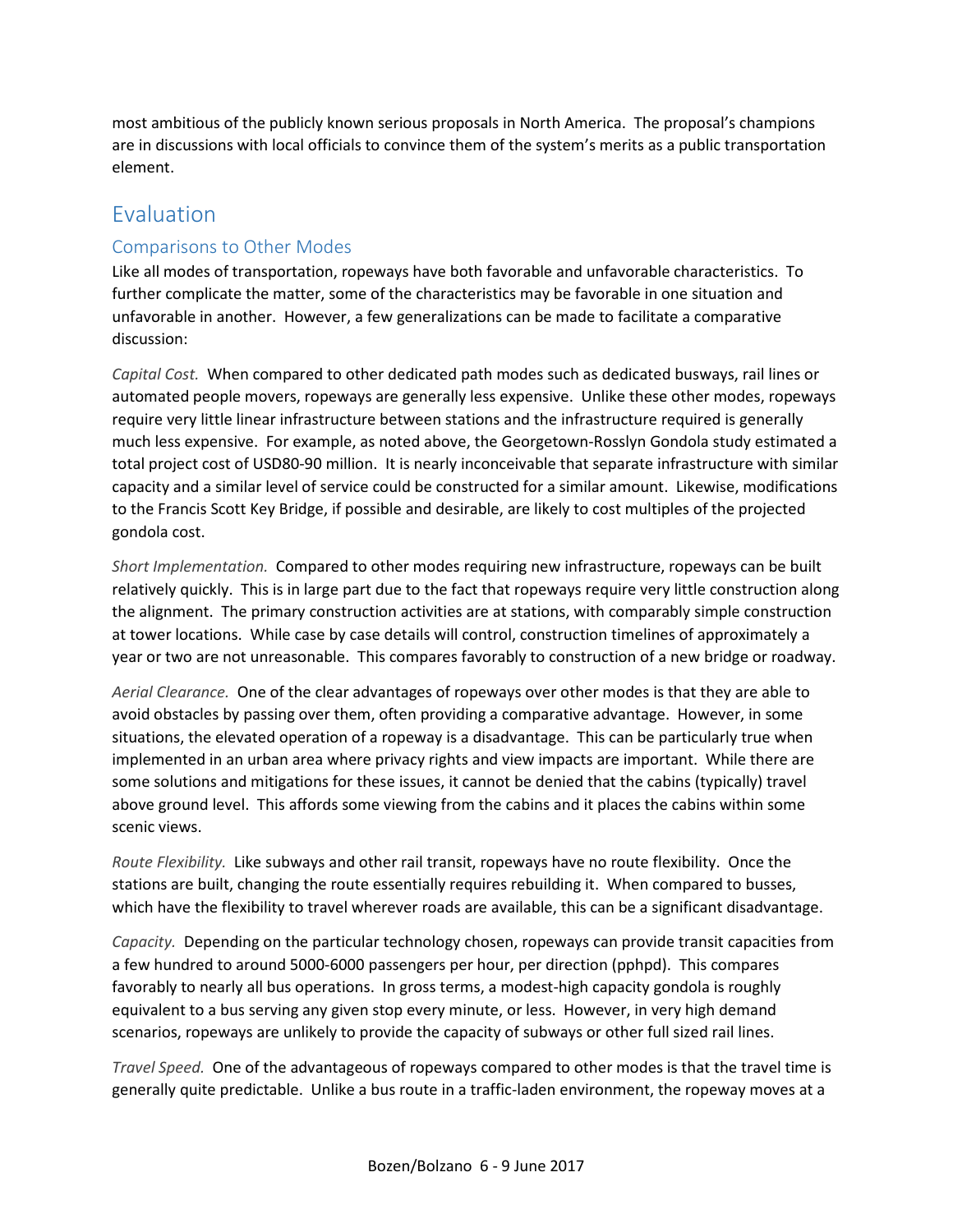nearly continuous speed except for slowing at stations or for load/unload events. This makes the travel time between points – which is important to passengers - much more reliable than that of modes in traffic. Generally speaking, with a number of assumptions, this speed is roughly 10-12 miles per hour, including stations. In many situations, these speeds are faster than or comparable to busses in traffic. However, over long distances where a bus or other mode can achieve high speeds, ropeways compare unfavorably. Likewise, subways, which have dedicated rights of way, are able to achieve much higher speeds between stations, depending on their safety criteria.

*Comfort.* Modern North American public transit systems are increasingly concerned with and accommodating to passenger comfort. Climate control is present in nearly all new busses, light rails and subways. The large, heavy vehicles associated with these modes, combined with their availability of onboard power make providing air conditioning and heating nearly a trivial matter. This is an area in which ropeways traditionally trail other modes and the expectations of the commuting public. While solutions for climate control on ropeways are under development and are installed at a few locations, they are not currently the standard for ropeways.

*Familiarity.* While the basic technology of ropeways is old, proven and arguably mature, much of the public remains uneducated on the mode's potential. This is acutely problematic when that lack of familiarity exists in places where decisions on transit solutions are made. Urban planners, traffic engineer and others are, on the whole, becoming increasingly aware of the advantages and limitations of ropeways. However, a good understanding of the potential is the exception rather than the rule. Likewise, the travelling public is also not widely familiar with the mode. This compounds the image problem because even if the local official knows of the advantages of ropeways, the public may not take a ropeway solution suggestion seriously. Accordingly, a progressive planner may face ridicule from the public, their peers or their supervisors for suggesting a ropeway. This, of course, may impact their willingness to evaluate the mode seriously.

*Operational Convenience.* One of the most significant advantages of ropeways lies in their operations. Unlike busses and trains, ropeways and particularly gondolas have nearly continuous departures. Unlike trains and busses, there is no need to note the time of the next vehicle, since headways are generally between seconds and a few minutes. This allows passengers the freedom to travel without needing to carefully schedule their arrival for boarding. Broadly speaking, the passenger boards upon arrival rather than either hurrying to make a boarding or waiting a long time for the next one. However, this nearly continuous boarding has the downside that the cabins typically move throughout the boarding process. While recreational users are largely accustomed to boarding this way, some urban commuters are not. Cabins can be stopped in the stations as needed, and with growing exposure, commuters are likely to adjust to become familiar with boarding the moving cabins.

#### **Opportunities**

Reviewing the characteristics of ropeways, studies thereon and developing projects allows us to make some observations about where the greatest opportunities lie. It should be noted that these observations are not meant to exclude other opportunities, nor should they imply guaranteed success. Rather, the observations are intended to highlight the situations where an urban cable solution is likely to compare favorably with other transit modes.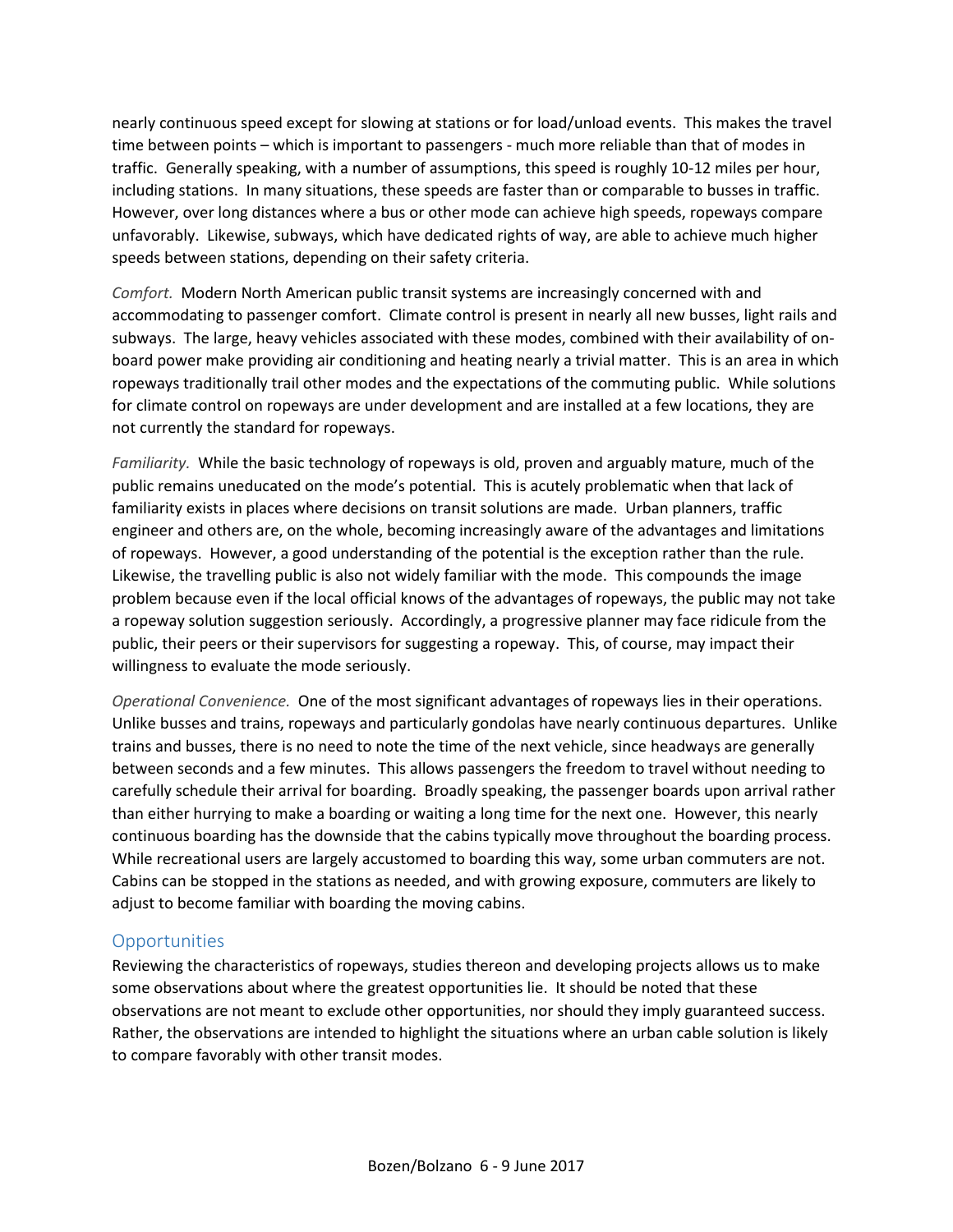*Simple Alignments.* Alignments which connect a few points rather than replacing, for example, an entire bus route compare favorably. Simple point to point or multipoint alignments are well proven applications of ropeway technology. While the technology may well be able to serve more complicated alignments, there is effectively no experience with such in North America. As a result, large networks are viewed skeptically, creating a higher burden of proof. Further complicating the matter is that complex alignments will naturally require larger systems at greater costs. Those greater costs result in greater perceived project risk. The combination of the high skepticism and the perceived higher risk are, in the near-term, likely to make implementation difficult. Accordingly, until there is greater acceptance of the mode, simple alignments are preferable.

*Transit Over Obstacles.* One of the most significant advantages of ropeways over other modes is the ability to cross obstacles with nearly trivial effort. Situations where there is an obstacle of some sort – natural or built – will create comparably greater hardship for other modes compared to ropeways; roadway diversions, bridges or tunnels can be complicated and expensive. Consequently, in a comparative analysis, ropeways can be favorable if a slope, a river, a highway, a rail line or other obstacles separate the stations.

*Many Potential Applications.* This paper has summarized a specific few of the more visible ropeway proposals. In fact, there are a great many instances where a ropeway may be appropriate. Some of those applications will be recognized by local authorities or professionals. Some of them will be recognized by private citizens who have no authority whatsoever on the transit solutions. Some of them will be recognized by people within the ropeway industry. For the last group, the burden lies with the industry to actively seek consideration of a ropeway. Conversely, those within the industry have the responsibility to provide honest – if sometimes unfavorable – assessments on system proposals.

*Growing Interest in the Mode.* Interest in urban cable solutions has grown dramatically in the last few years. It is beyond the scope of this paper to identify all the reasons for the increased interest, but a few reasons stand out. The cost profile of ropeways is certainly a factor. Private and public sector parties are trying to improve transit connectivity with increasingly constrained budgets. They are therefore looking for solutions – both traditional and non-traditional – which meet their needs at lower costs. Because of the success and visibility of some of the extant systems, those parties are finding that ropeways may offer favorable solutions.

#### **Concerns**

While there are many opportunities for urban cable in North America, there are also a number of concerns. These concerns present real barriers to widespread ropeway adoption, even if the concern is only a perception.

*Need Government Support.* As noted above, a number of proposals have been and will continue to be identified by private parties, whether individuals or institutions. While those proposals may gain momentum and may generate a great deal of press and interest, private interest is often not enough to advance a project. In most cases, government approval will be required to implement a project. In cases where the entire alignment is privately held, this may not be true, but those cases are few and extraordinary. The vast majority of projects will involve multiple landowners, public facilities, public rights of way or public funds. In those cases, government support is essential as it manages community assets. This is true even for privately financed projects if they cross, enter or abut the public domain. In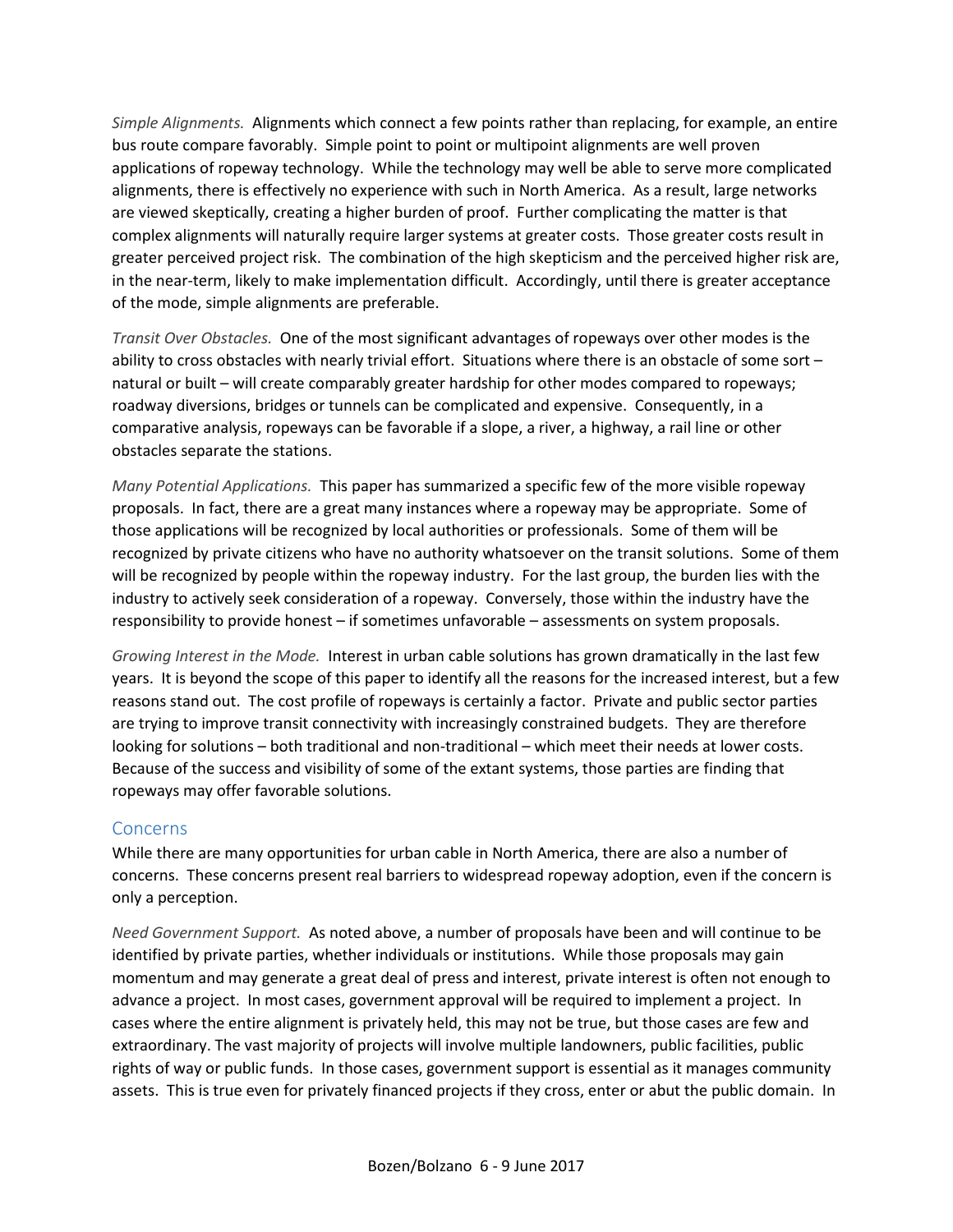addition to the system layout, government support can be important for financial reasons. Nearly all transit systems are subsidized by public funds. In the event that a ropeway system is not anticipated to be revenue positive, subsidies will be required. Government agencies are in a unique position to provide those subsidies and therefore government support may be critical to the project success.

*Image Remains an Issue.* While ropeways have advanced considerably in their ability to move passengers efficiently, the image remains an issue. The stereotype that ropeways are for resorts, tourist installations or for the county fair remains prevalent in North America. With increasing interest and publicity, that image has begun to change, but it is pervasive. Many people in the general public as well as in the transportation professions still do not consider ropeways as real transit. Overcoming this bias requires not only educating the population at large, but also providing project specific information when needed.

*Creature Comforts.* Providing a comfortable trip for the passengers is absolutely essential for the success of any optional transit system. As noted above, public expectations for comfort in transit have evolved significantly. Technical challenges justify both the history and resistance to providing heating and air conditioning, but public expectations for comfort are unmoved by the reasons, however rational those reasons may be. In some climates in the United States, it is nearly a fatal flaw to suggest that cabins will be unconditioned. *Unless and until* good solutions are developed *and offered*, the climate control discussion will weigh heavily against adoption of ropeways in transit.

*System Costs v. Project Costs.* To be sure, one of the advantages of ropeways is the low capital cost. However, it is important to understand that the ropeway is only a portion of the entire project cost. In many cases, particularly in an urban environment, the cost of the system is likely to be only a fraction of the entire project cost. Land acquisition, easements, station amenities, architectural treatments and so on can drive project costs ever higher. The relationship between the system cost and the project cost is impossible to prescribe, but ratios of between 1:2 and 1:6 should be expected, although outliers will certainly exist. The best available information should be clearly communicated at the outset of a project. Few things can damp the enthusiasm for the mode as can a series of highly publicized cost overruns.

*Evacuation.* One of the largest potential hurdles to wide adoption of aerial ropeways relates to emergency scenarios. For the vast majority of system faults, the system will experience either no interruption of service or a short stop followed by a restart. There are a few extraordinarily rare systems faults where the cabins cannot reasonably be returned to the stations. Under such circumstances, passengers must be evacuated from the cabins. Unlike terrestrial modes where passengers are evacuated to grade or to a walk platform, for an aerial ropeway evacuation typically requires vertical descent. Such an event is spectacular and should be assumed to be highly publicized. Without regards to statistics on injuries or dangers in an evacuation, the *perceived* danger is significant. The corresponding fear of such an event creates a hurdle which must be addressed both as an industry and on a project by project basis.

*Maintenance.* In typical resort applications, aerial ropeways operate for part of a day and have seasonal shutdowns. Urban applications require more rigorous operating schedules that may extend to 20 hours per day, nearly every day of the year. These more demanding operations require that maintenance be performed in short overnight periods. Larger maintenance operations may require multi-day shutdowns which, while not problematic in most resort scenarios, may be fatal flaws for an urban system. The